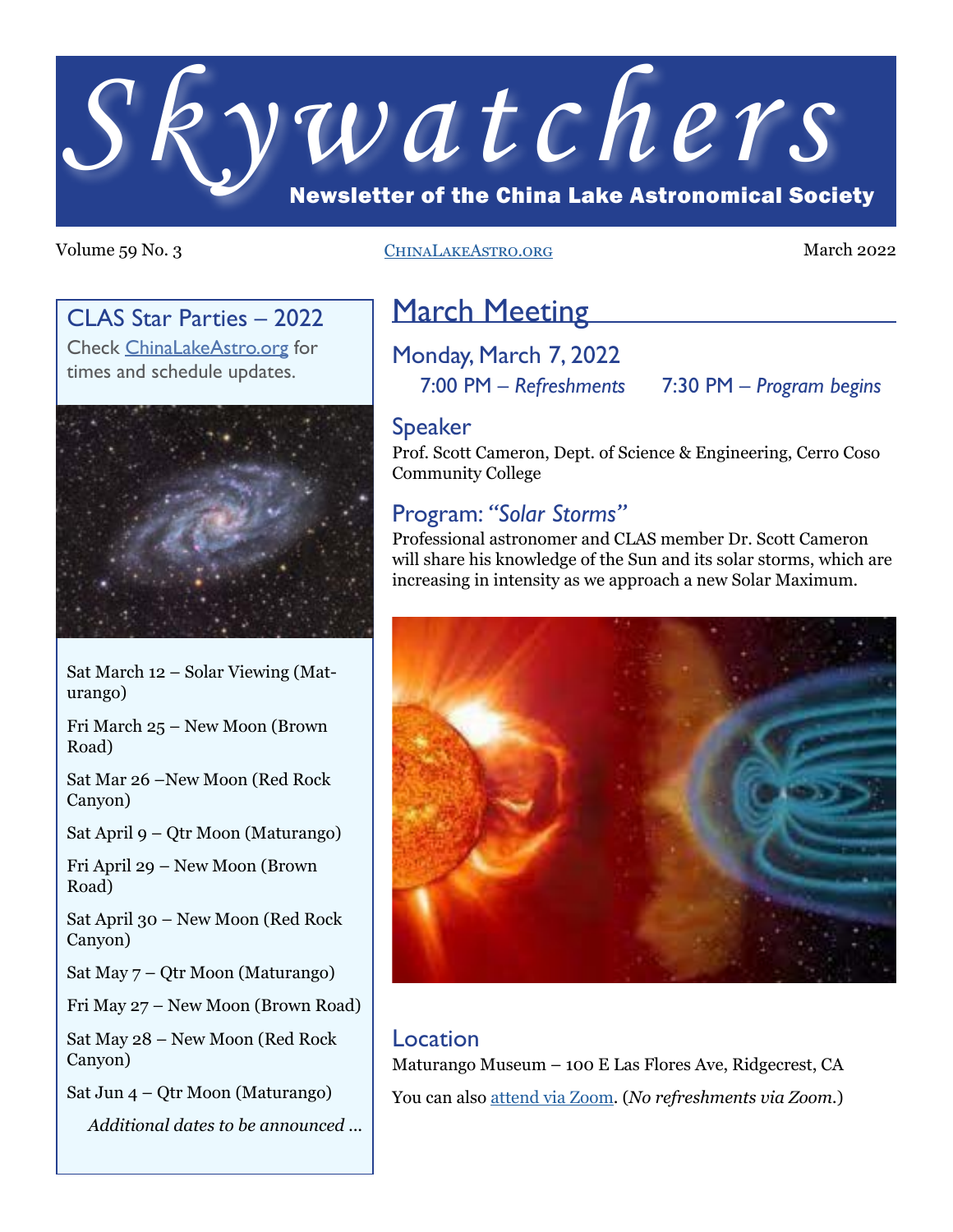China Lake Astronomical Society (CLAS)

*Ridgecrest, California and China Lake Indian Wells Valley, and the surrounding areas.*

#### *President*

Ralph Paonessa

ralph@chinlakeastro.org

(760) 384–8666

#### *Vice President*

Keith Weisz kerniew@gmail.com (760) 375–9114

#### *Secretary*

Ted Hodgkinson ghodkinson@sbcglobal.net (661) 754–0561

#### *Treasurer*

Roger Brower brower@iwvisp.com (760) 446–0454

#### *Newsletter Editor*

Ted Hodgkinson ghodkinson@sbcglobal.net (661) 754–0561

Meetings of the China Lake Astronomical Society are held at the Maturango Museum on the first Monday evening of each month, except when the first Monday is a holiday.

Our monthly newsletter is free and sent via email. Sign up at [ChinaLakeAs](https://www.ChinaLakeAstro.org)[tro.org](https://www.ChinaLakeAstro.org) or by contacting the newsletter editor.

Support CLAS by becoming a member! (Membership form on the last page.)

# March Celestial Calendar

*Roger Brower*

- Jupiter moves to the morning sky this month, but can be seen low in the East the last few days of the month.
- Venus, Saturn, and Mars are also all in the morning sky where they dance around each other in the Southeast before sunrise.
- To complete the morning planet show, Mercury can also be seen low in the East the first few days of the month. **◊**

## **Star Party Announcements**

Our 2022 public Star Parties are coming soon, and meet around dusk. See the schedule on page 1, and check [ChinaLakeAs](https://ChinaLakeAstro.org/starparty)[tro.org/starparty](https://ChinaLakeAstro.org/starparty) for times and any schedule changes.

CLAS Star parties are free and open to the public, and take place at one of three locations:

- In–town Maturango Museum
- CLAS dark site Brown Road (Old Highway 395)
- Red Rock Canyon State Park campground

All ages and abilities welcome. Bring your own telescope, or look through ours!

### Solar Viewing Event at Maturango – Sat March 12

We will set up several solar scopes at Maturango Museum for Saturday viewing of the Sun. See *Solar Viewing at Maturango* on page 3 for details.

### Red Rock Star Party – Sat March 26

The first star party of 2022 has been set for [Red Rock Canyon](https://www.parks.ca.gov/?page_id=631)  [State Park.](https://www.parks.ca.gov/?page_id=631) *Details on page 4.*

### Brown Road Dark Sky Star Parties

Our longstanding dark site, just south of Ridgecrest, is on BLM land south of Brown Road (Old Highway 395). These are held around the time of the New Moon, when the skies are darkest. It's a good oportunity to look for deep–sky objects that cannot be seen from Maturango and the city.

We hope to start these star parties again, and are looking for interested club members and volunteers to help us set up for public viewing. You can bring your own telescope, or operate one of ours—we'll show you how!

If you're interested, please contact an officer (*contact info at left*). **◊**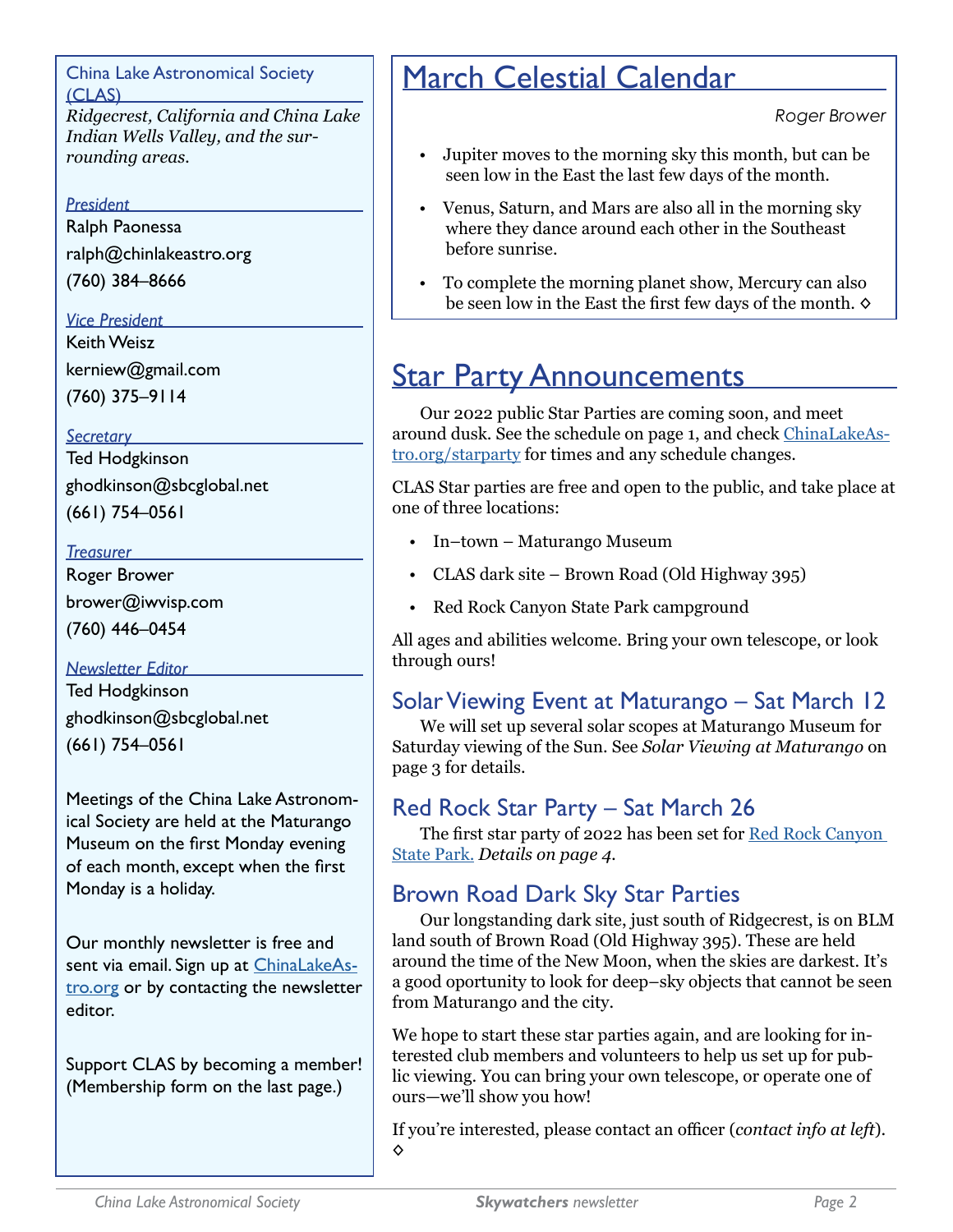## Star Party Announcement Solar Viewing at Maturango

### Saturday, March 12 during the day

Continuing with the Solar theme of Scott Cameron's program this month, we will set up **solar telescopes outside Maturango Museum** for you to observe our nearest star.

Activity on the Sun, such as sunspots, flares, and solar storms, varies over a roughly eleven–year period called a Solar Cycle. At the transition between cycles, the magnetic polarity of the Sun actually flips.

In case you haven't been keeping track, we entered **Solar Cycle 25** in December 2019, after a period of unusually low activity. One measure of this is the number of contiguous days without any sunspots. You can view a running tally at [SpaceWeather.com,](https://www.spaceweather.com/) but so far, 2022 has had zero spotless days! (Compare that to 281 days in 2019.)

There are two ways to observe the Sun as an amateur

- White light filtered viewing (sunspots)
- Hydrogen–alpha filtered viewing (solar flares and photosphere)

*We will be equipped to do both.* In white light, a special metalized filter (glass or Mylar) covers the objective and filters intense sunlight to safe levels. This allows us to clearly see [Sunspots](https://en.wikipedia.org/wiki/Sunspot) as small black areas on the Sun. These are areas of reduced surface temperatures caused by concentrations of magnetic flux.



An H–alpha scope is equipped with a sophisticated *[etalon](https://en.wikipedia.org/wiki/Fabry%E2%80%93P%C3%A9rot_interferometer)* filter that is only allows through a very narrow, tunable wavelength of light around the spectroscopic Hα line at 656.28 nm. By adjusting this wavelength, the observer can see dynamic and explosive events in the Sun's chromosphere such as prominences and filaments, solar flares and mass ejection events, and the bright plages in the chromosphere above sunspots. **◊**

## President's Corner New Telescopes for CLAS

*Ralph Paonessa*

I'm pleased to announce that the China Lake Astronomical Society has received two donations of large Schmidt Cassegrain telescopes in excellent condition. We are prepping them to make them available to the club.

The first is a (huge) 12–inch Meade LX200 Classic SCT donated by CLAS members **Sandy and Jeff Aubin**. It is a computerized GoTo scope with a motorized focuser. It is large enough that it should be mounted on a permanent pier, which we are investigating for one of our observatory domes.

The second is a **10–inch Meade LX200 GPS SCT**, also computerized GoTo, donated by **Rich Crall**, an avid astronomer friend of mine from San Diego who knows about our club and wanted his scope to go to a good cause. He included a host of accessories including a custom 10–inch solar white light filter, a beefy Mitty Wedge to equatorially mount an SCT for long–exposure astrophotography, a Meade reducer–flattener, and a sturdy wheeled case.



I am hoping that this scope will see "first light" soon at the Solar Viewing Event Saturday, March 12, at Maturango, announced in this newsletter.

Meanwhile, we are going through our inventory of equipment with an eye toward moving out many of the small scopes we have, perhaps by donating to families with children who can use them. Contact an officer if you're interested.

If you have astronomy equipment that needs a good home, please consider donating to CLAS. We will either use it for public benefit at our star parties, or refurbish it and find a good home for it. **◊**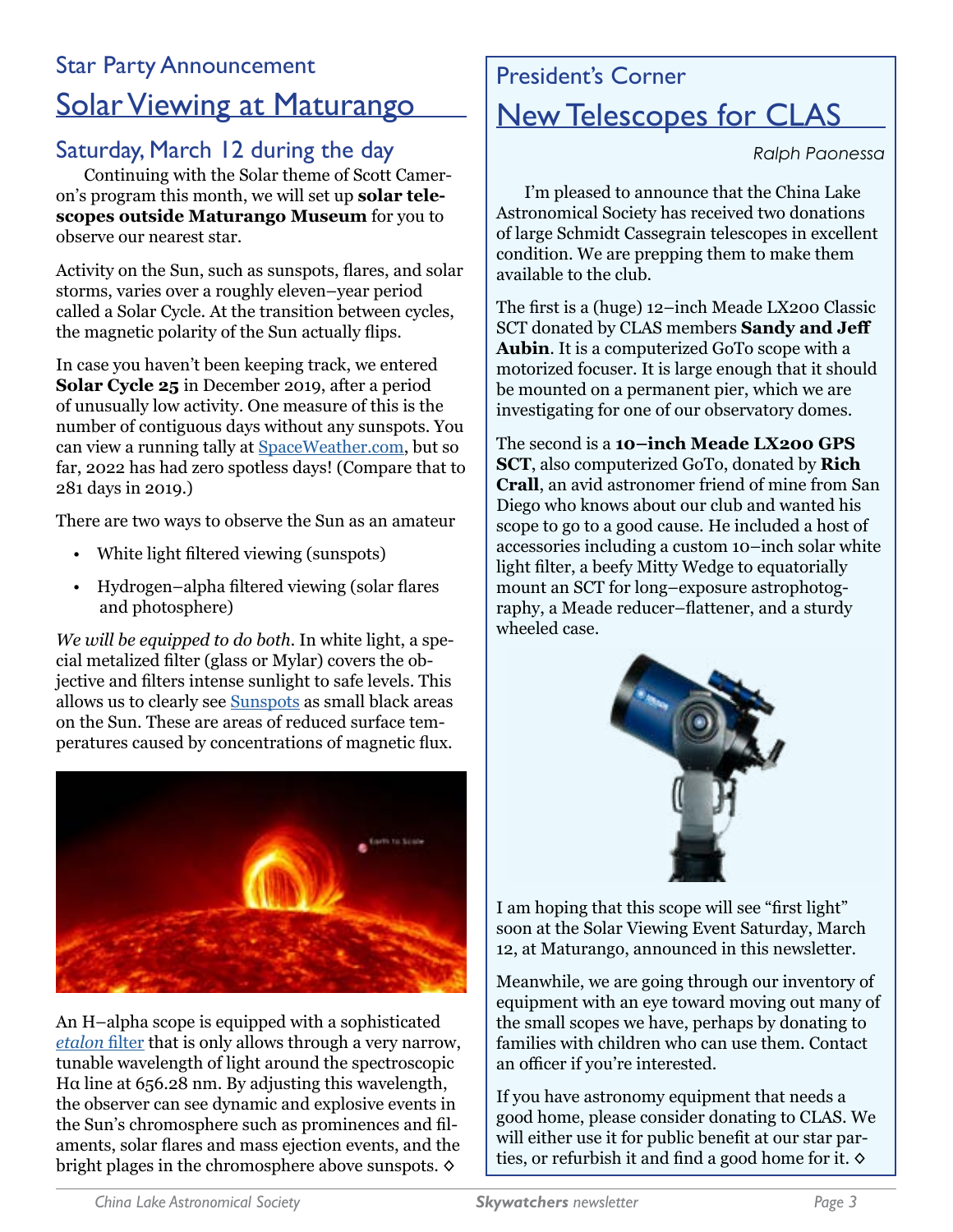## Star Party Announcement Red Rock Canyon Star Party

### Sat Mar 26

China Lake Astronomical Society, in conjunction with [Red Rock Canyon State Park,](https://www.parks.ca.gov/?page_id=631) will conduct a Star Party for viewing planets, constellations, and other celestial objects in the night sky through some amazing telescopes. Meet at the visitor center parking lot area beginning at dusk.

CLAS Secretary Ted Hodgkinson organizes these events at Red Rock. For more information or to volunteer, contact [ghodkinson@sbcglobal.net](mailto:ghodkinson%40sbcglobal.net?subject=). **◊**



### Helped wanted:

## Refreshments Chairperson

The club needs a person or persons to be responsible for refreshments at the monthly meetings.

You will be in charge of bringing and setting up and taking down refreshments at all our monthly meetings (or designating someone in your absence). CLAS will reimburse you for any costs over the donations at each meeting.

Please contact [ralph@chinalakeastro.org](mailto:ralph%40chinalakeastro.org?subject=). **◊**



## Warning: Safe Solar Viewing

**Never look at the Sun, especially through a telescope, without an approved filter that is** *used correctly.* You *will* suffer **permanent eye damage** and **permanent blindness** without proper filtration. And you probably won't feel any pain until *after the damage is done!* Also, the dark "solar filters" that come with many cheaper telescopes are not good enough! See *["Solar Filter Safety"](https://skyandtelescope.org/observing/celestial-objects-to-watch/solar-filter-safety/)* at Sky & Telescope. **◊**



An "Archipelago" of Sun Spots. —Credit: NASA Goddard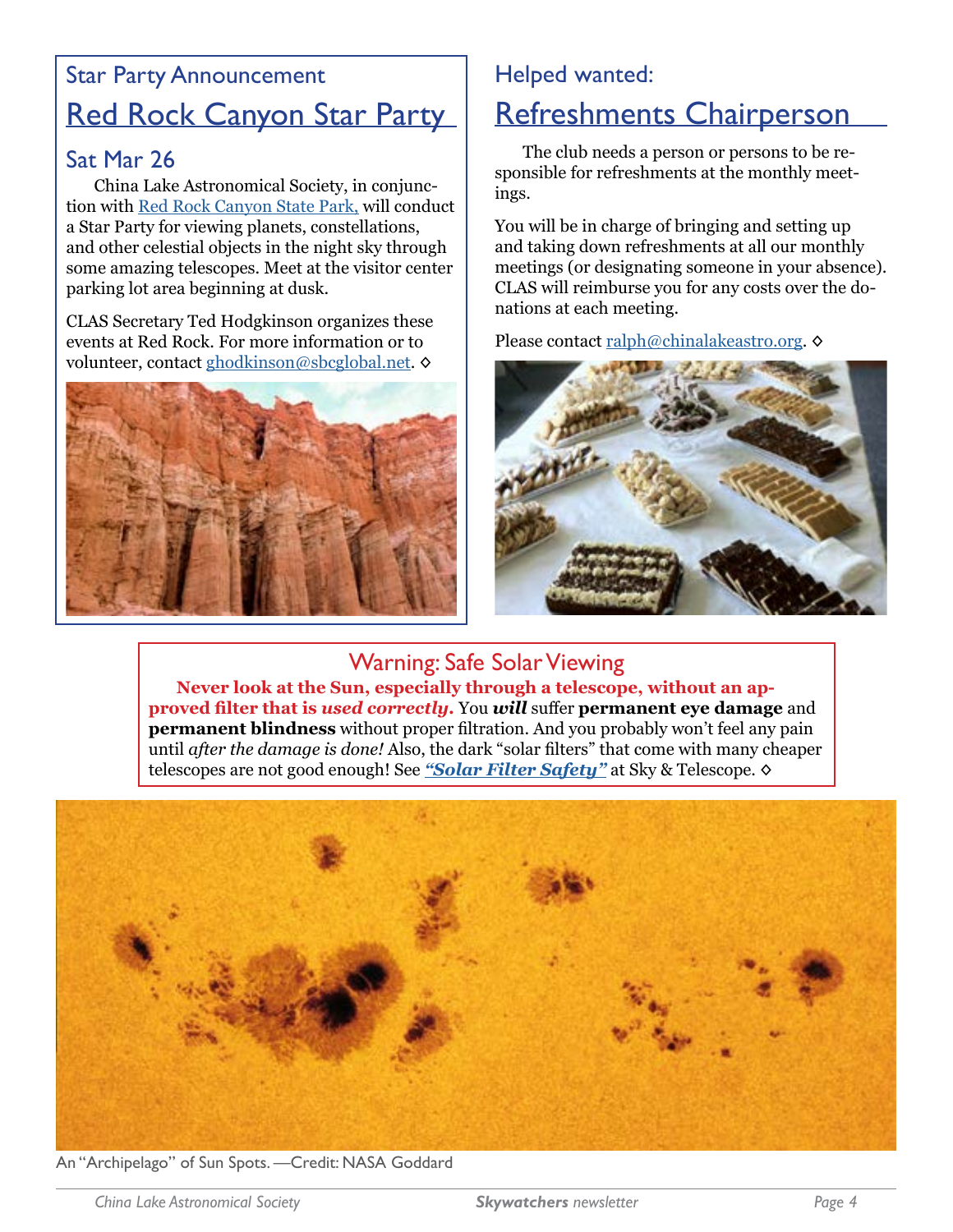# Space Storm Knocks Out Latest Batch of Starlink Satellites

A minor space storm took down much of the latest Starlink batch shortly after launch.

*David Dickinson Feb 11, 2022*

On February 3rd, a SpaceX Falcon 9 rocket launched out of the Kennedy Space Center in Florida with Starlink Group 4–7. The launch, part of a routine addition to SpaceX's Starlink satellite network, went off without a hitch. But it soon became clear that something was amiss.

What the worldwide satellite–tracking community picked up on was the initial Two–Line Elements (TLEs) published for the launch by U.S. Combined Space Operations Center Space–Track. Instead of the full complement of 49 satellites plus the usual associated hardware debris, the site listed only four (CO-SPAR IDs 2022–010A–D). What's more, the perigees for this initial quintet were all extremely low, around 190 kilometers (120 miles). Reentry predictions soon started popping up on the site shortly after publication.

SpaceX confirmed those suspicions on February 8th, when it released a statement on the loss of up to 40 satellites from the batch. The statement outlined a nominal deployment into an initial 210–kilometer orbit before calamity struck.

### Space Weather Wipeout

The culprit was space weather: The Sun released a magnetized bubble of solar plasma known as a coronal mass ejection that struck the Earth environment right around the time of launch. That sparked a minor G1–class geomagnetic storm during the deployment phase for the Starlink satellites.

SpaceX normally releases the Starlinks into a lower initial orbit before boosting them to a higher operational altitude. This technique enables satellites to de–orbit more quickly if they should fail post–deployment checks. But when the geomagnetic storm hit, it caused Earth's upper atmosphere to puff out, and that dramatically increased the drag on the satellites to more than 50% over the normal expected load.

"Space weather affect satellites differently, depending upon where they orbit Earth," says space weather physicist Tamitha Skov (The Aerospace Corporation). "For satellites like Starlink in low–Earth Orbit, solar storms are the phenomena that affect them the most dramatically. This is because during a solar storm, the storm's energy sometimes can get past the Earth's magnetic shield. When that happens all of the energy gets pumped into the near–Earth system and gets dumped into the Earth's upper atmosphere."

#### **Reentries**

SpaceX controllers reacted immediately to the unfolding events, placing the satellites in safe mode and angling them edge–on with respect to the atmosphere to minimize drag. Meanwhile, LeoLabs and U.S. Space Force's 18th Space Control Squadron monitored the space weather situation.

However, the maneuvers weren't enough, and the company now expects to lose 40 of the 49 satellites from the batch. The impact of the loss is pretty minimal on the Starlink constellation overall: SpaceX has been keeping a breakneck launch pace as of late, with 1,888 working Starlink satellites in orbit and counting.

Starlinks are about the size of a small coffee table, weighs in at 260 kilograms (570 pounds), small enough that debris from reentries aren't expected to survive to the ground.

Ultimately, the low–altitude release strategy worked as advertised in that it quickly eliminated the failed batch. But such events may become an increasing issue as more satellite constellations head to orbit, and as the Sun, in Solar Cycle 25, heads towards peak activity through 2023–2026. It's worth noting that the coronal mass ejection and ensuing storm were mild events.

### Community Reaction

"Many of us in the space weather field have been warning that this would happen at some point, especially as the new solar cycle ramps up," says Skov. "Activity will continue to ramp up to solar maximum over the next five years so the potential for something like this to happen again in the near future should not be underestimated. As all good sailors know, if we are to bravely sail the seas of space, we should never underestimate the weather."

Ironically, the plethora of satellites in low–Earth orbit might give space physicists the chance to study the upper ionosphere as it interacts with space weather events. However, for many fields of astronomy, the satellites pose a threat as their streaks across images hinder the search for near–Earth objects, cosmological studies, and other fields.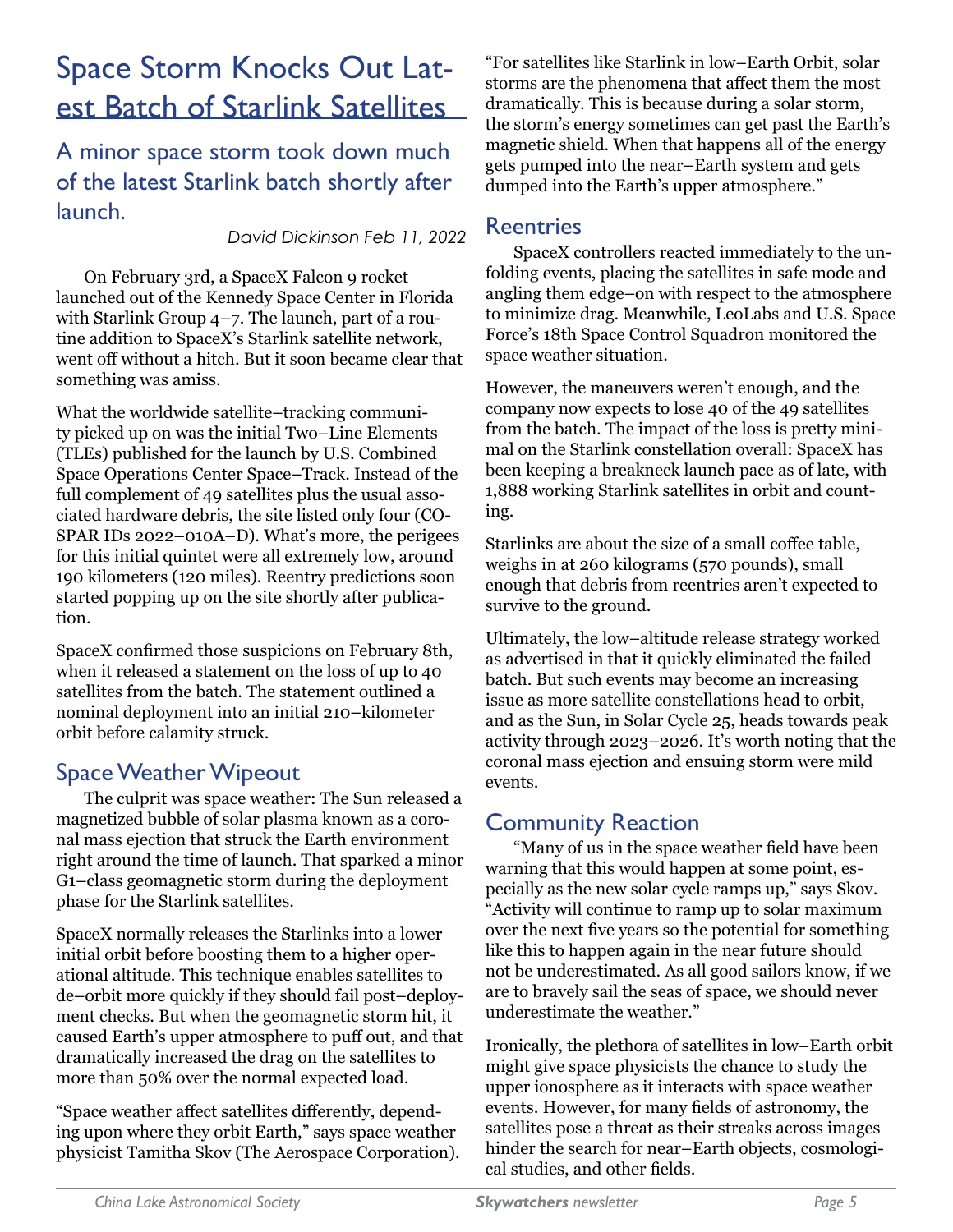To address the growing threat, the International Astronomical Union has recently announced it's creating a new center to deal with the satellites' impact on astronomy — not just Starlink but others, too. The center will have multiple "hubs," to deal with multiple issues. One hub will create software to avoid and remove satellite trails in images taken by professional and extremely sensitive telescopes, for example, while another will advocate for policy changes to protect radio frequencies from interference, reduce space junk, and reduce overall impact on astronomy.

SpaceX isn't the only one creating such a network;

### A Note from Your Editor

*Ted Hodgkinson*

This newsletter is sent directly to 183 folks and available to many more that visit our website, [Chi](https://ChinaLakeAstro.org)[naLakeAstro.org.](https://ChinaLakeAstro.org) There are so many interesting things that are of interest going on in the field and so many things "you may be doing" that we would love to hear about.

**Please consider writing an article and sending it my way so it can be added in.** Photographs, field trips, book reviews, etc. Just about anything related to Astronomy, Space Science, or related fields. Use your imagination.

Hope to hear from you soon. Remember this is your Newsletter.

*Keep looking up.* **◊**



Pleiades star cluster, 9 hour exposure through LRGB filters. to northern, over the White Mountains. — Ralph Paonessa

OneWeb is busy launching its own set of satellites, with its 13th batch launching from the Guiana Space Center this afternoon. OneWeb expects its network to be providing broadband Internet to users by the end of 2022.

It's a brave new world and mitigating the impact of space weather on satellites will become an increasing issue to address in the years to come.

Source: *Space Storm Knocks Out Latest Batch of Starlink Satellites* – **[Sky & Telescope](https://skyandtelescope.org/astronomy-news/space-storm-knocks-out-latest-batch-of-starlink-satellites/) ◊**



The summer Milky Way from southern horizon (bottom)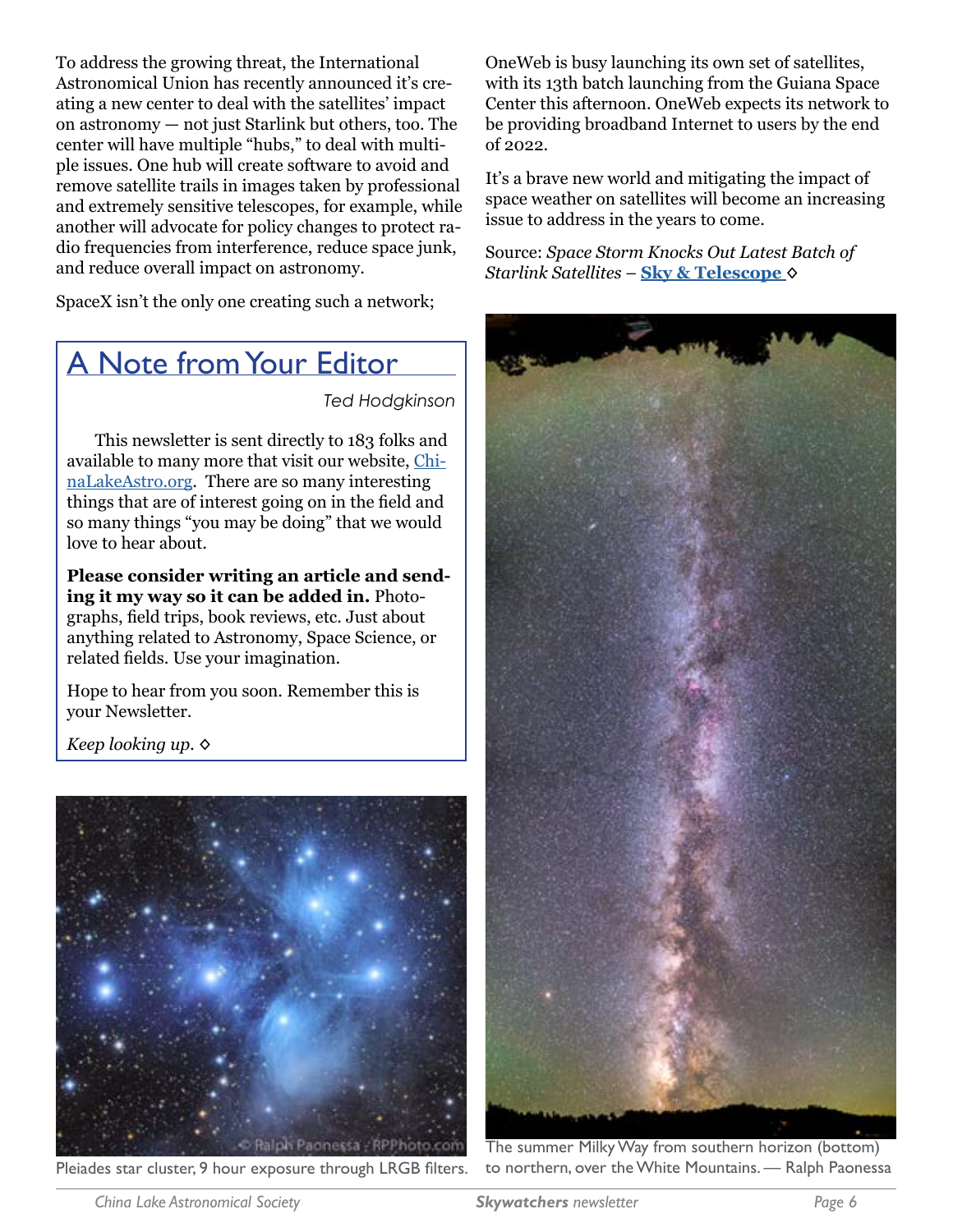# 'Tatooine–like' exoplanet spotted by ground–based telescope

 *University of Birmingham – February 23, 2022*

*A rare exoplanet which orbits around two stars at once has been detected using a ground–based telescope. The planet, called Kepler–16b, has so far only been seen using the Kepler space telescope. It orbits around two stars, with the two orbits also orbiting one another, forming a binary star system.*

Kepler–16b is located some 245 light years from Earth and, like Luke Skywalker's home planet of Tatooine, in the Star Wars universe, it would have two sunsets if you could stand on its surface.



Twin suns set on Tatooine, a long time ago and far, far away.

The 193cm telescope used in the new observation is based at the Observatoire de Haute–Provence, in France. The team were able to detect the planet using the radial velocity method, in which astronomers observe a change in the velocity of a star as a planet orbits about it.

The detection of Kepler–16b using the radial velocity method is an important demonstration that it is possible to detect circumbinary planets using more traditional methods, at greater efficiency and lower cost than by using spacecrafts.

Importantly the radial velocity method is also more sensitive to additional planets in a system, and it can also measure the mass of a planet — its most fundamental property.

Having demonstrated the method using Kepler–16b, the team plans to continue the search for previously unknown circumbinary planets and help answer questions about how planets are formed. Usually, planets

formation is thought to take place within a protoplanetary disc –– a mass of dust and gas which surrounds a young star. However, this process may not be possible within a circumbinary system.

Professor Amaury Triaud, from the University of Birmingham, who led the team, explains: "Using this standard explanation it is difficult to understand how circumbinary planets can exist. That's because the presence of two stars interferes with the protoplanetary disc, and this prevents dust from agglomerating into planets, a process called accretion.

"The planet may have formed far from the two stars, where their influence is weaker, and then moved inwards in a process called disc–driven migration –– or, alternatively, we may find we need to revise our understanding of the process of planetary accretion."

Dr David Martin, from the Ohio State University (USA), who contributed to the discovery, explains "Circumbinary planets provide one of the clearest clues that disc–driven migration is a viable process, and that it happens regularly."

Dr Alexandre Santerne, from the University of Marseille, a collaborator on the research explains: "Kepler–16b was first discovered 10 years ago by NASA's Kepler satellite using the transit method. This system was the most unexpected discovery made by Kepler. We chose to turn our telescope and recover Kepler–16 to demonstrate the validity of our radial–velocity methods."

Dr Isabelle Boisse, also from the University of Marseille, is the scientist in charge of the SOPHIE instrument that was used to collect the data. She said: "Our discovery shows how ground–based telescopes remain entirely relevant to modern exoplanet research and can be used for exciting new projects. Having shown we can detect Kepler–16b, we will now analyze data taken on many other binary star systems, and search for new circumbinary planets."

Source: *'Tatooine–like' exoplanet spotted by ground– based telescope"* – [ScienceDaily](https://www.sciencedaily.com/releases/2022/02/220223085820.htm) **◊**

# Keith's Equipment Blog Building Cases for my Sky– Watcher **EO6-R** Pro

Keith Weisz has written an [online article](https://w3isz.blogspot.com/2014/02/test.html) about building a case for his Sky–Watcher EQ6–R Pro equatorial mount. Read about Keith's experience. **◊**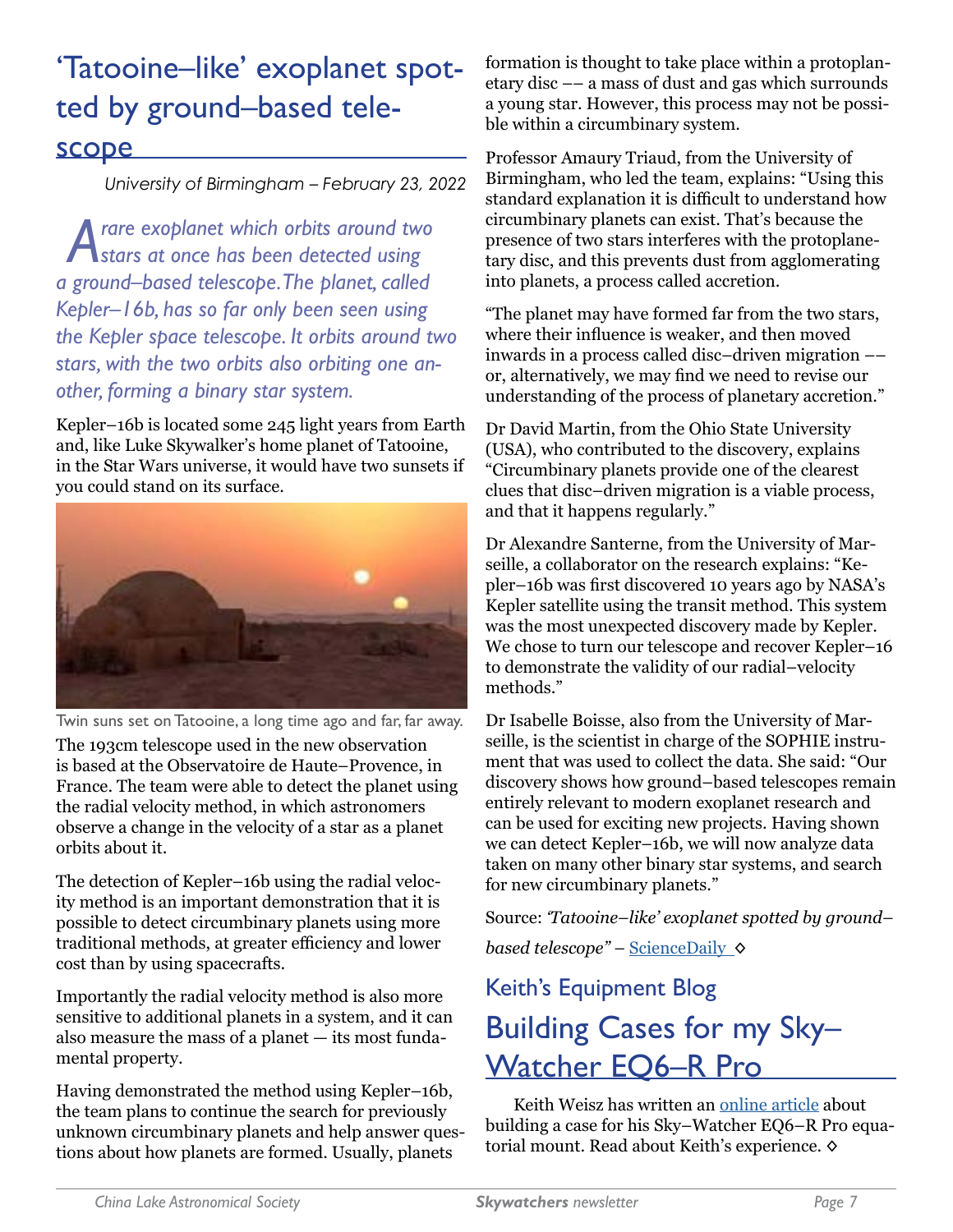## The rise and fall of the riskiest asteroid in a decade

*European Space Agency*

**I**nitial observations of an asteroid dubbed<br>"2022 AEI" showed a potential Earth im*nitial observations of an asteroid dubbed pact on 4 July 2023 — not enough time to attempt deflection and large enough to do real damage to a local area should it strike.*

Worryingly, the chance of impact appeared to increase based on the first seven days of observations, followed by a dramatic week "in the dark" as the full moon outshone the potential impactor, ruling out further observations. As the moon moved aside, the skies dimmed and ESA's Near–Earth Object Coordination Centre (NEOCC) took another look, only to find the chance of impact was dramatically falling.

It has since been confirmed that 2022 AE1 will not impact Earth and has been removed from ESA's risk list. So, what's the story behind the excitement, and how can we trust this seemingly "meandering" impact risk?

#### Never seen anything like it

"In January this year, we became aware of an asteroid with the highest ranking on the Palermo scale that we've seen in more than a decade, reaching  $-1.5$ ," explains Marco Micheli, astronomer at ESA's NEOCC.

"In my almost ten years at ESA I've never seen such a risky object. It was a thrill to track 2022 AE1 and



refine its trajectory until we had enough data to say for certain, this asteroid will not strike."

 The Palermo scale is used by planetary defenders to categorize and prioritize the impact risk from near–

Earth objects (NEOs) by combining the potential date of impact, the energy they would strike with and the impact probability.

There are asteroids out there that will certainly hit Earth but are so small they are almost imperceptible as they burn up in our atmosphere. Others might be giant, extinction–level event asteroids which could do immense damage but are traveling in orbits around the sun that are entirely safe.

Values less than –2 on the Palermo Scale reflect events with no likely consequences; those between –2 and 0 indicate situations that merit careful monitoring, and positive values generally indicate situations that merit some level of concern.

### Planetary defenders: Always alert

On 7 January, one day after its discovery, asteroid 2022 AE1 was flagged for a potential future impact by the Asteroid Orbit Determination (AstOD) automated system that makes up part of the NEOCC's suite of tools to assess the asteroid risk.

Every day, the system automatically calculates the orbits from asteroid observation data provided by telescopes and observatories around the world. It then computes the Palermo Scale values, immediately publishing the results on the NEOCC web portal.

More risky cases—when asteroids are categorized as –2 or above on the Palermo Scale—are first cross– referenced with analysis from NASA JPL, to be extra certain of calculations before they're published on the public page.

"I was surprised at first when I heard about the  $-1.50$ rated asteroid, as it is very rare to have such high Palermo scale. Yet, I wasn't too concerned as we get notifications like this—though at a lower level—few times per year," explains Luca Conversi, Manager of the NEOCC.

"As it is custom in these cases, we activated our global network of telescopes to immediately get more observations and it soon seemed this asteroid was unlike any other we'd seen."

### The sun never rises on ESA's eyes on the sky ...

On the evening of Saturday 8 January, Marco "the impactor killer" Micheli got hold of the 80 cm Schmidt telescope in Calar Alto, which the Coordination Centre has nearly continuous access to (weather permitting), to get more data.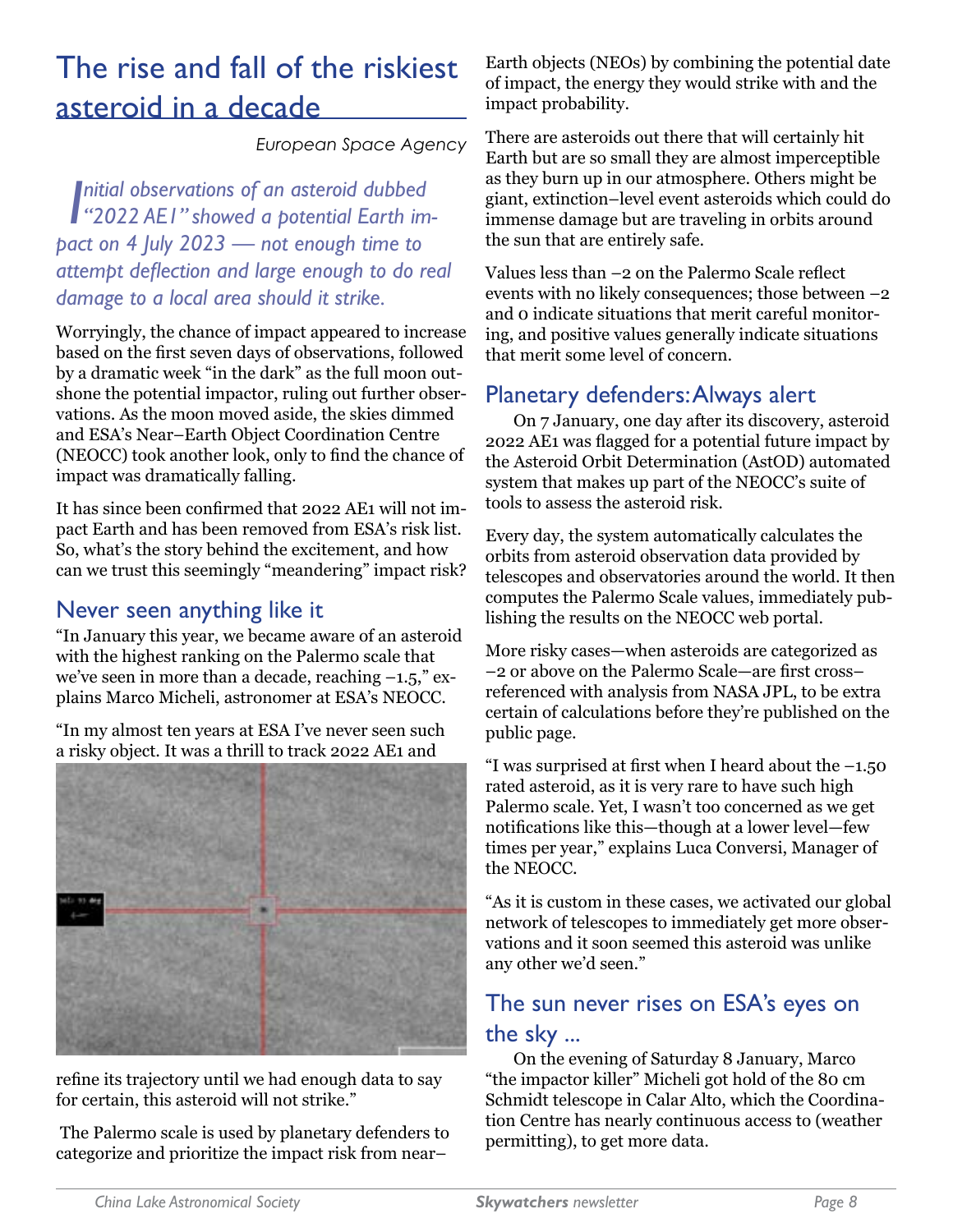"There's no waiting till Monday when you're back in the Office with this job," explains Marco, whose role is to gather enough data on asteroids in ESA's "risk list" such that they can be deemed safe, at which point they are removed.

 "But I love it, it's part of the challenge. What makes this 'detective work' so much easier is that we have a network of telescopes on every continent that we can access in near real–time. It's actually a unique capability of ESA which means it's always night–time somewhere in our network, necessary to make asteroid observations."

ESA continued to monitor the asteroid, verifying results with NASA JPL which confirmed a worrying increase in the large rock's chance of impact. Unfortunately, as the probability of impact peaked, observations became impossible.

During a tense week over 12–19 January, 2022 AE1 couldn't be seen as the moon outshone the dim potential impactor. On top of this, the asteroid was moving further away in its current orbit and getting fainter at the same time.

"We just had to wait," says Marco.

### Another one bites the dust

As soon as the moon was dim enough, the NEOCC team pointed the Schmidt telescope at where 2022 AE1 was expected to be. With one single observation, the risk level crashed—getting close to zero—and with that, the team moved on.

"The data was clear, confirmed the next morning by our counterparts at NASA—asteroid 2022 AE1 poses no impact risk," explains Laura Faggioli, near–Earth object dynamicist in the NEOCC who computed the orbit of 2022 AE1 throughout the observation period.

Although some keen observers have continued to monitor the asteroid, confirming results from ESA, we now know that in early July 2023, asteroid 2022 AE1 will fly by Earth at a distance of about ten million kilometers  $(+/-$  one million km $)-$ more than 20 times the distance of the moon.

### Asteroids often look risky before they're proven safe

It's a funny thing about homing in on an asteroid and calculating its path, future position, and probability of impacting Earth—it will often appear risky during initial observations, get riskier, and then sud-



The Torino Scale used to quantify the impact hazard of a certain NEO. Credit: European Space Agency

denly become entirely safe.

In the case of an asteroid on a definite collision course, the risk would keep growing until it reaches 100%. Fortunately, in most cases, the risk of impact ultimately flattens before rapidly getting down to zero—but why? Does this suggest our results are uncertain? Can we really be sure asteroid 2022 AE1 is safe?

The very first observation of an asteroid is "just" a single dot of light in the sky. At this point, it's not clear what it is or where it's going. A second observation is needed to reveal an object in motion, at least three are needed to determine an orbit—how quickly our asteroid is going and where it is headed. Further observations refine the orbit a little more, reducing uncertainties until we can be sure of where it won't go: primarily to Earth.

As is often the case, the overlap with Earth remains even while the risk corridor gets smaller due to further observations—and so the risk appears to increase.

More often than not, as the hazard zone narrows, the small potential corridor moves off Earth and the risk suddenly drops. Even if some uncertainty remains about the path of an asteroid, we can know for sure it doesn't pose a risk.

ESA's Planetary Defense Office and Near–Earth Object Coordination Centre are now focusing on the next space rocks that could pose a threat, working with the international community to ensure that when an asteroid's risk doesn't drop, and an Earth impact looks likely, we are ready. Source: The rise and fall of the riskiest asteroid in a decade. Source: **[Phys.org](https://phys.org/news/2022-02-fall-riskiest-asteroid-decade.html) ◊**